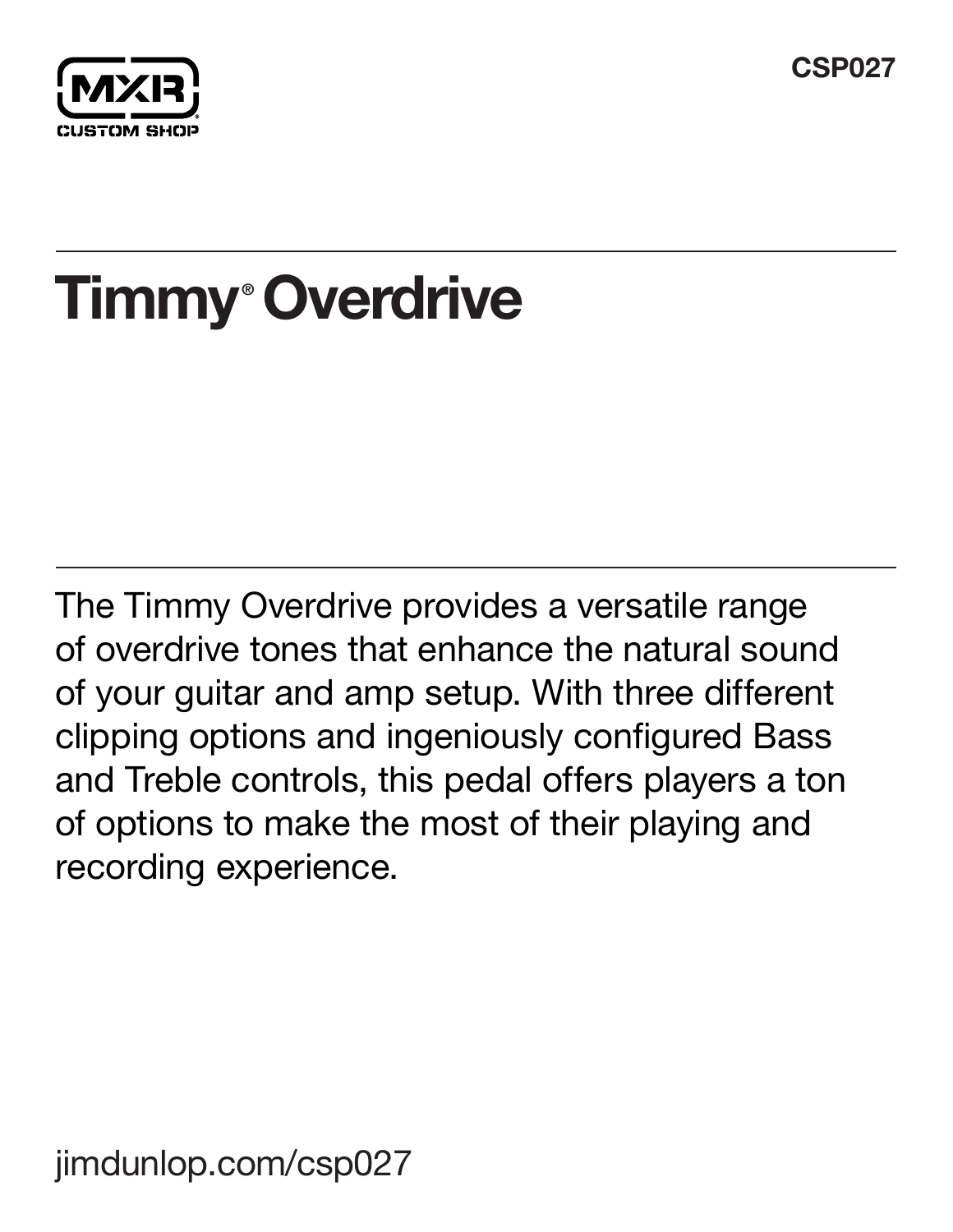## **External Controls**



- FOOTSWITCH toggles effect on/bypass (blue LED indicates on)
- VOLUME knob adjusts overall volume of effect
- BASS knob cuts low end frequencies from pre-overdrive signal
- CLIP switch sets clipping mode
- GAIN knob adjusts overdrive intensity
- TREBLE knob cuts high end frequencies from post-overdrive signal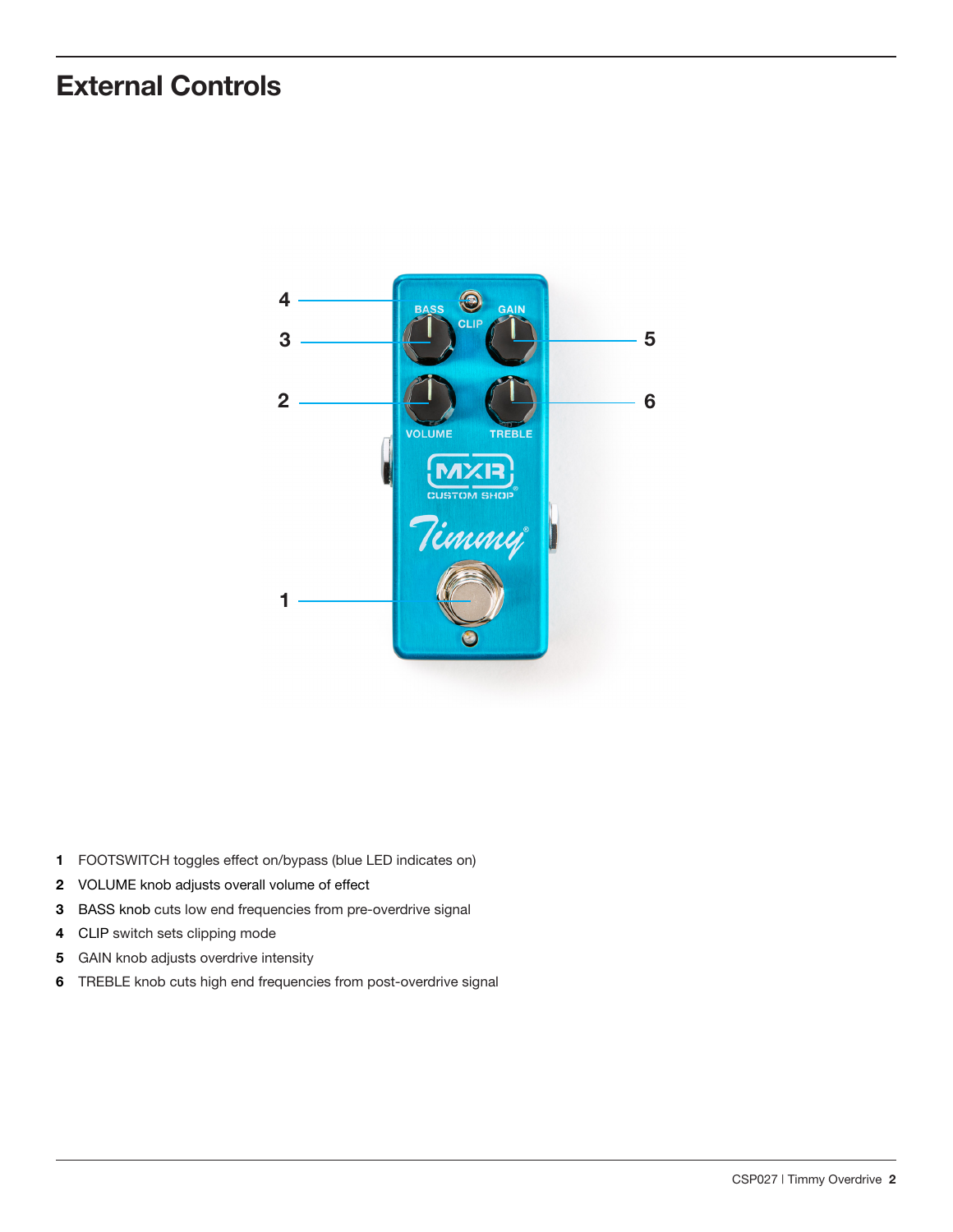### **Basic Operation**

The Timmy® Overdrive is powered by the Dunlop ECB003 9-volt adapter, or the DC Brick™, Iso-Brick™, and Mini Iso-Brick™ power supplies. This pedal cannot be powered by a battery.

### **Power Directions**

**1.** Run a cable from your guitar to CSP027's INPUT jack and another cable from CSP027's OUTPUT jack to your amplifier.

**2.** Start with VOLUME and GAIN controls at 12 o'clock and BASS and TREBLE controls fully clockwise.

**3.** Turn effect on by depressing the footswitch.

**4.** Use CLIP switch to select your preferred clipping style:

The Left position provides asymmetrical clipping with moderate saturation and slight compression for a wide, dynamic range of sounds.

The Middle position provides symmetrical clipping with light saturation, high headroom, and high definition for a big sound.

The Right position provides symmetrical clipping with heavy saturation and low headroom.

**5.** Rotate VOLUME knob clockwise to increase overall volume or counterclockwise to decrease it.

**6.** Rotate GAIN knob clockwise to increase overdrive intensity or counterclockwise to decrease it.

**7.** Rotate BASS knob counterclockwise to reduce bass frequencies to your taste.

**8.** Rotate TREBLE knob counterclockwise to reduce high frequencies to your taste.